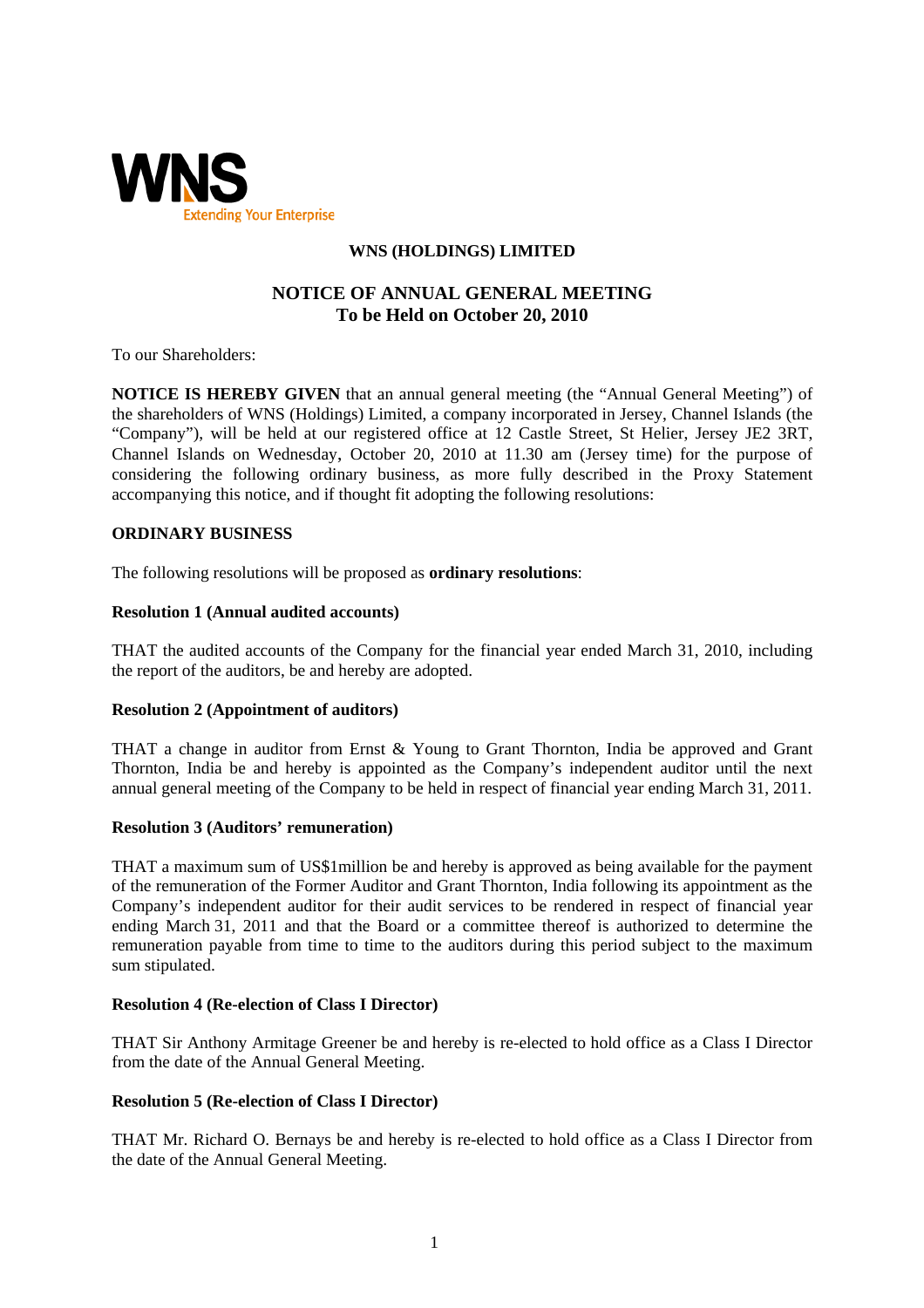## **Resolution 6 (Directors' remuneration)**

THAT:

- (a) an aggregate sum of US\$3 million be and hereby is approved as being available for the payment of remuneration and other benefits (excluding the making of awards of options and restricted share units referred to in (b) below) to the Directors of the Company, to be applied as the Directors may decide in their discretion, for the period from the Annual General Meeting until the next annual general meeting of the Company to be held in respect of the financial year ending March 31, 2011; and
- (b) as a further part of the Directors' remuneration, the making of awards of options and restricted share units ("Awards") under the Amended and Restated 2006 Stock Incentive Plan (the "Plan") to Directors by the compensation committee of the Board in its discretion for the period from the Annual General Meeting until the next annual general meeting of the Company to be held in respect of the financial year ending March 31, 2011 be and hereby is approved, provided that the maximum aggregate number of ordinary shares in the capital of the Company that may be issued or transferred pursuant to any Awards made or to be made to the Directors pursuant to the Plan is limited to four million.

DATED: September 17, 2010

BY ORDER OF THE BOARD

**Capita Secretaries Limited**  Company Secretary

**Registered Office**: 12 Castle Street St. Helier Jersey JE2 3RT

Channel Islands

# **NOTES**:

- 1. The Board of Directors has fixed the close of business on September 14, 2010 as the record date for determining those persons whose names appear on our Register of Members as holders of our ordinary shares (collectively, our "Shareholders") who will be entitled to receive copies of this Notice of Annual General Meeting, the accompanying Form of Proxy, Proxy Statement and the notice of availability of the Company's annual report on Form 20-F for the financial year ended March 31, 2010 (the "Annual Report").
- 2. A Shareholder entitled to attend and vote at the Annual General Meeting is entitled to appoint a proxy or proxies to attend the Annual General Meeting and, on a poll, to vote on his behalf. A proxy need not be a Shareholder. A Form of Proxy, which should be completed in accordance with the instructions printed thereon, is enclosed with this document. The appointment of a proxy will not prevent a Shareholder from subsequently attending and voting at the Annual General Meeting in person.